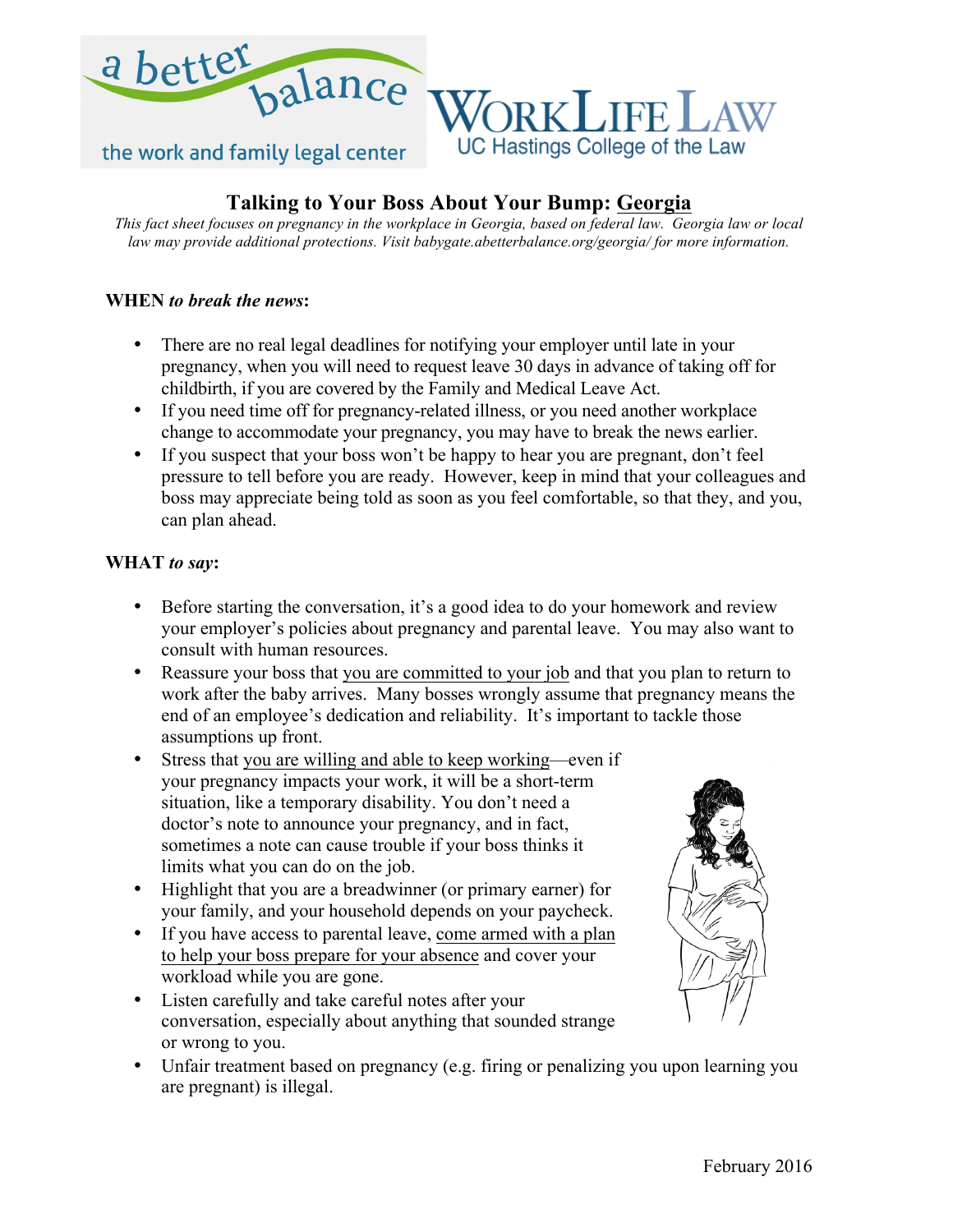

• Depending on your situation and the city or state you work in, you may have a right to workplace changes to accommodate your pregnancy.

## **Workplace Accommodations**

Have a conversation with your medical provider about your job duties to understand if you may need changes at work because of your pregnancy, such as time off for prenatal appointments or nausea, a stool to sit on, the ability to carry a water bottle, a change to your uniform, limiting heavy lifting, frequent bathroom breaks, or anything else. Keep in mind that your needs may change over the course of your pregnancy. If you do want to seek an accommodation, keep reading!

#### **HOW** *to ask for an accommodation***:**

**FIRST** $\rightarrow$  Location matters. For example, if you work in Alaska, California, Connecticut, Delaware, Hawaii, Illinois, Louisiana, Maryland, Minnesota, Nebraska, New Jersey, New York, New York City, Philadelphia, Rhode Island (which also has local laws in Central Falls and Providence), Texas, Washington, DC, or West Virginia, state or local law may guarantee you the right to certain workplace modifications. Check out

http://www.babygate.abetterbalance.org/georgia to find out more about your legal protections as a pregnant or parenting worker in Georgia.

**SECOND** $\rightarrow$  Do you have a diagnosed medical condition or disability associated with your pregnancy, like gestational diabetes, hypertension, migraines, fatigue, back pain, or swelling in your feet? If so, federal and/or state disability law should protect you.

- Tell your boss that you have a disability or medical condition arising from your pregnancy and that you need a reasonable accommodation on the job. Look at The Center for Worklife Law's list of pregnancy-related conditions and possible workplace accommodations. You can access it online here: www.pregnantatwork.org/wp-content/uploads/Workable-Accommodation-Ideas.pdf.
- Specify what kind of accommodation you need, including any job duties that you need modified, and make sure your boss knows you can still perform the bulk of the duties of your job. Refer your boss to the Job Accommodation Network (http://askjan.org/soar/other/preg.html) for more information and ideas.
- Come prepared with a plan—what kind of changes do you need and how can you make that work? Talk with coworkers and enlist their help.
- Explain how your requested accommodation will not be too difficult or expensive for the company (e.g. it's time limited, another employee is willing to help you on occasion with the task you can't perform, etc.)
- This should be a two-way conversation—your boss must engage with you. If she asks for additional information, you should provide it. Make sure to get the conversation